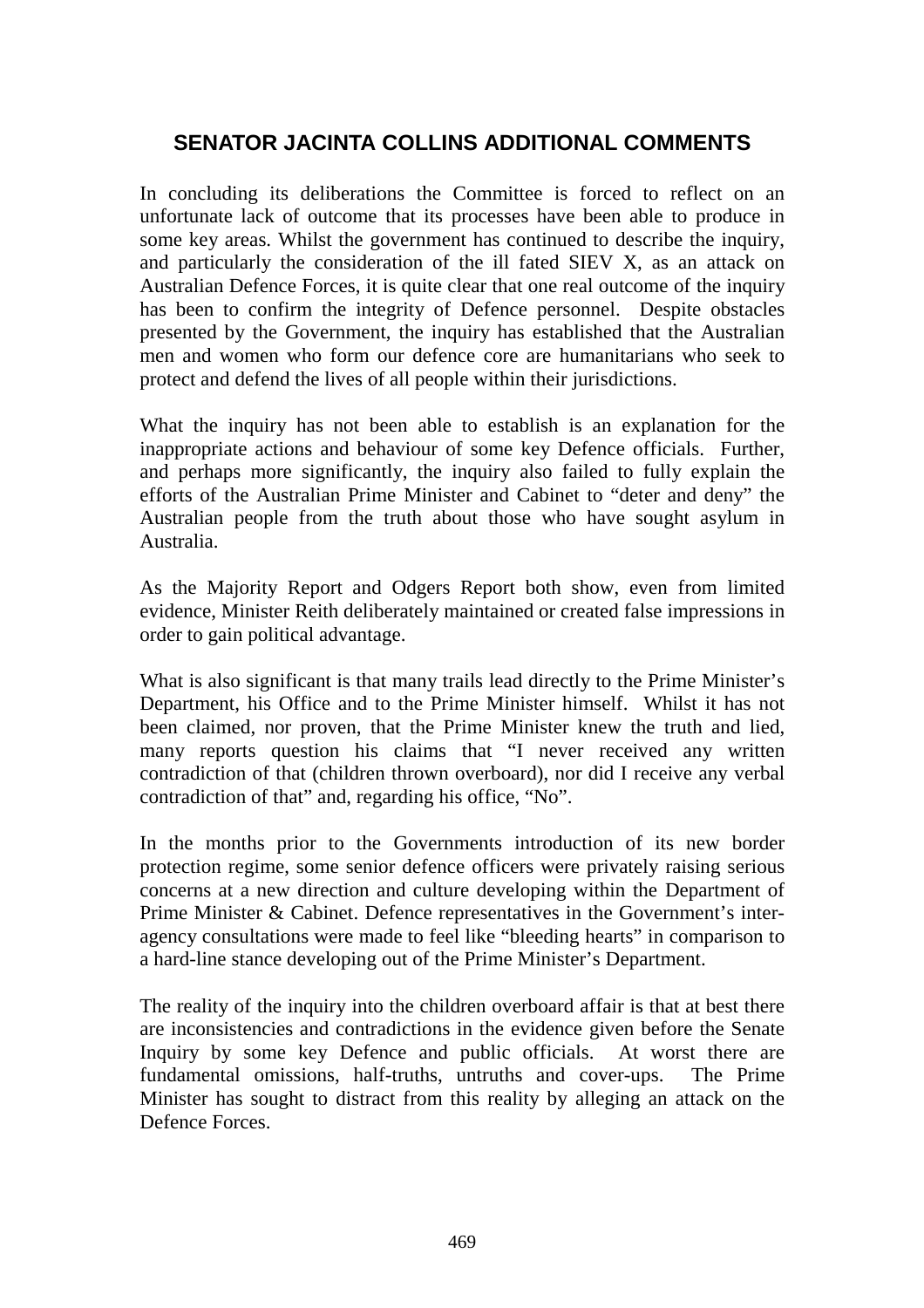A basic consideration of the raw evidence shows that the men and women of the Australian Defence Forces sought to protect life at sea in every demanding instance. The officers and crew of HMAS *Adelaide* deserve recognition for the distinguished way they undertook their operational responsibilities and particularly for the way they kept safety of life at sea (SOLAS) at the forefront of their decision making in regard to SIEV 4. However, what the raw evidence also shows is that the extraordinary direction coming from above was to "deter and deny", irrespective of the circumstance. This matter is perhaps most evident in the following extracts of the SHIPS LOG, BOARDING LOG & OPS ROOM NARRATIVE of HMAS *Adelaide*.

#### BOARDING LOG

Adelaide Sunday 7 October 05.36 Female (young)fainted onboard SIEV 05.46 Max returning female to Adelaide 05.47 "SUNCs not to come on board Adelaide, embarking boarding party B" CO

#### SHIPS LOG

Adelaide Sunday 7 October Christmas IS AO

15.15 Command intention to repair SIEV & send them **North** 

15.29 SUNCs claimed UN Assistance due to political problems in their homeland

15.44 Brig awaiting Prime Minister to make decision on SIEV

15.50 Prime Minister determined ADE will tow SIEV to place to be determined

15.54 Command intentions prepare to tow SIEV

## BOARDING LOG

Adelaide Sunday 7 October Christmas IS AO

15.27 1 SUNC wants UN to be told of location of SIEV.

He has sick women & Children on board

15.30 BPO confirms engine beyond repair and steering is also useless.

15.30 CO intends to tow awaiting approval from NORCOM

15.49 CO advised approval from PMOF (Prime Ministers Office) Aust to tow vessel to place to be determined.

These extracts demonstrate, that although the personnel of the Australian Defence Force sought to carry out their fundamental duties, they were often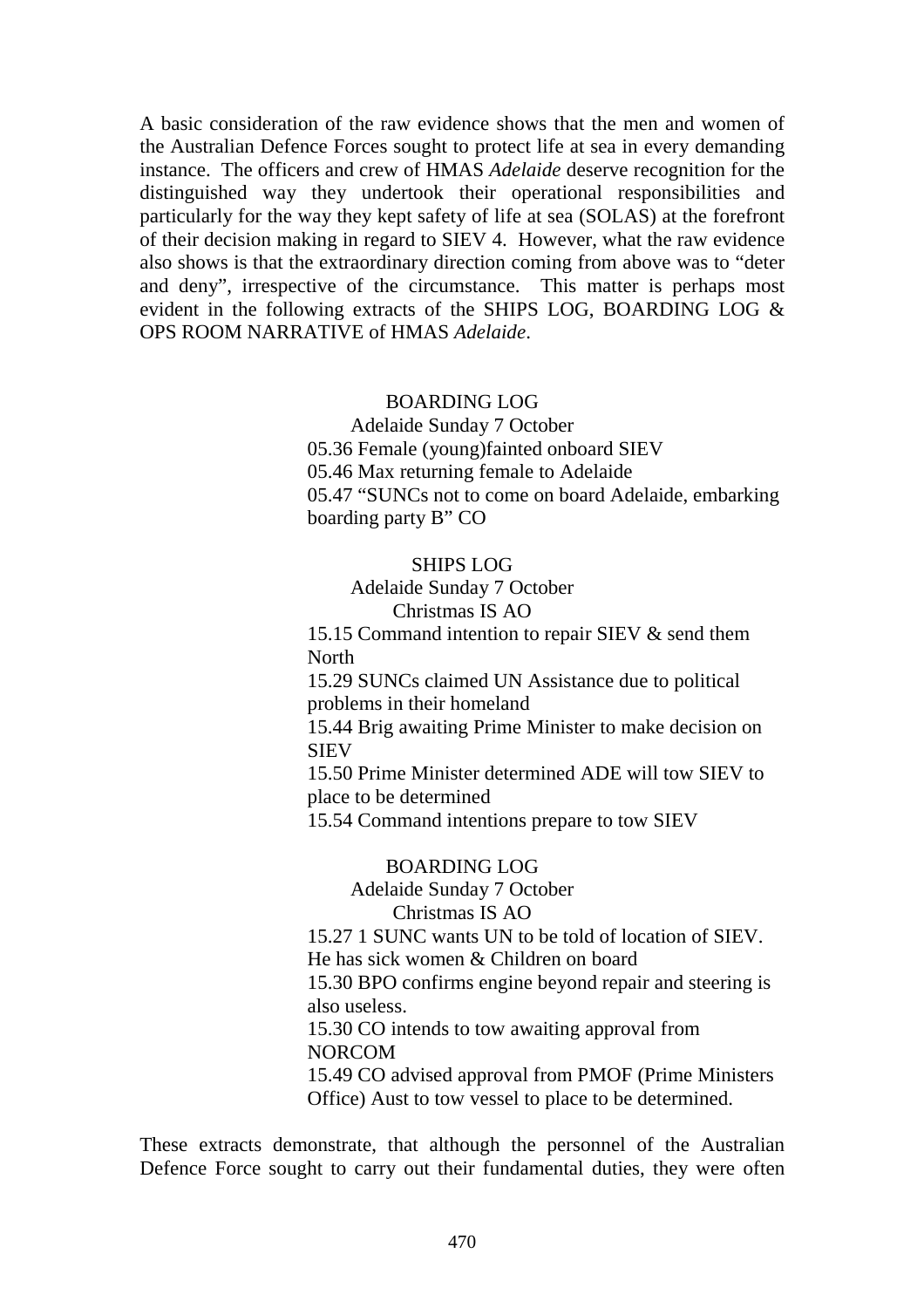restricted by the instruction to await the advice of the senior officials of Defence and PM&C or, more disturbingly, a decision from the Prime Minister himself. Further, the extracts below demonstrate that even in the most desperate and distressing of circumstances, Defence personnel were inhibited in their ability to assist because they were forced to wait for instruction from Federal Government.

# OPS ROOM NARRATIVE

Adelaide 7 October

08.35 z Boarding Party has disembarked SIEV. Awaiting intentions from HQNORCOM

08.50z CO 1MC PIPE: Holden won Bathurst and the PM gave permission to tow vessel to a place undetermined yet

15.49z SIEV RQST DR, I SUNC vomiting blood & gone into shock.

### Adelaide 8 October

07.38z SUNKS becoming agitated as the current course and swell means we are taking on water. 1.13M of water and increasing

07.51z C B Request to move children & women off. 09.39zPossible SUNC over the side of SIEV. Request stop tow 5cm water stbd side of deck causing lg amount of panic

09.41z CO denies request

09.44z water level increasing rapidly 120cm water doubling, believe serious damage to the bottom of SIEV 09.48z continuing to take on water. CO, Remove personnel aft and 02 deck.

09.49z 110cm water at shallowest point. We are not sinking but taking on lg amounts of water. Believe the boat is slowly sinking

10.09z C B Recommend we put people in the water (x2)

10.29zAll personnel have departed SIEV 4

10.36 Contacting parliament on crisis

10.42z A total of 4 liferafts in the water

11.00z RHIB's instructed to bring children onboard Adelaide

### BOARDING LOG Adelaide 8 October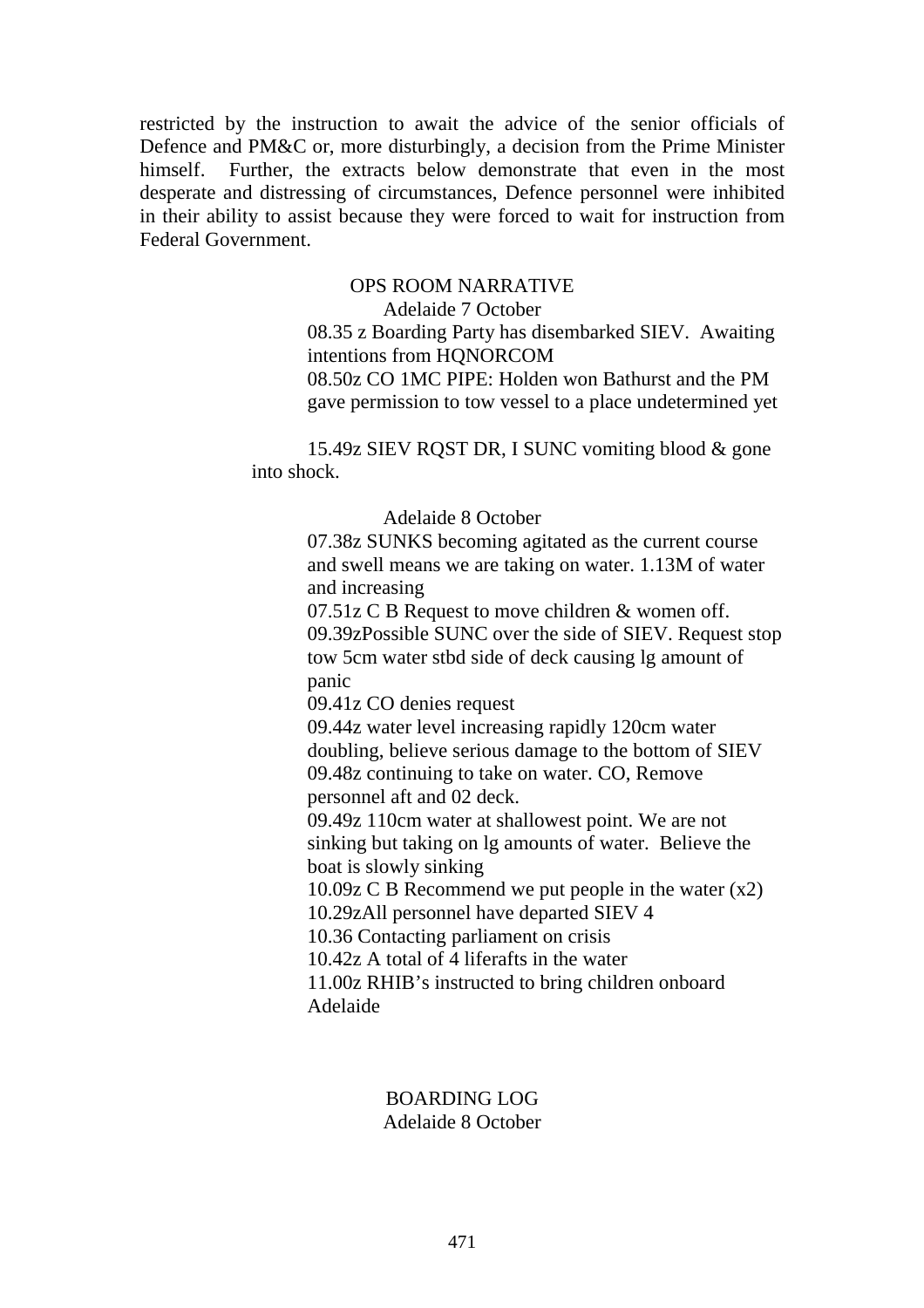16.41 5cm free surface water on STBD side of SIEV, BPO RQST to stop, CO stated negative, to not be reactionary to SUNCs requirements

The interference by senior officials of Defence and the public service in the daily operations of the Australian Defence Force is unprecedented. However, also unprecedented is the way in which some senior officials of Defence then allowed the Government to disguise the situation to protect their political position. Perhaps the most obvious examples can be found with Navy Chief Vice Admiral David Shackleton, Chief of Defence, Admiral Chris Barrie, Rear Admiral Geoffrey Smith and Department of Defence Secretary, Dr. Allan Hawke.

Admiral Barrie can be commended for maintaining the SOLAS imperative when rescuing SIEV 4 passengers from the water in a heated exchange with the Secretary of the Prime Minister's Department, Mr Moore Wilton. However, the similarity between his attitude and that of Mr Moore Wilton that the original report had never been disproved (i.e. prove that pigs can't fly) is alarming. This denial has been the source of much of the negative attention of Defence which followed.

Similarly Vice Admiral Shackleton sought to correct the record on the advice that came from Navy about the incident but he appears to have succumbed to political pressure later in the day when he clarified his statement in a way which withheld vital elements of the whole truth.

Rear Admiral Smith needed to clarify his original testimony to the Committee when advised that Rear Admiral Bonser from Coastwatch would testify detail regarding the state of knowledge about SIEV X inconsistent with Rear Admiral Smith's blanket assurance that 'the first time Navy knew that this vessel had sailed was when we were advised through the search and rescue organisation in Canberra that this vessel may have foundered…'

Rear Admiral Smith also declined to amend his evidence on the conduct of asylum seeker on SIEVs – known as the Smith Matrix – when the evidence became clear that a purported 'strangulation' incident had not, in fact, occurred.

As for the Secretary of the Department of Defence, Dr Hawke, he has admitted that he 'could have or should have taken a more active involvement' in the provision of advice. At the time he was happy to sit behind Admiral Barrie's 'considered position' and the Minister for Defence's communication directive.

It is now clear that the most senior of Defence officials were aware that the claims that asylum seekers had thrown their children overboard were without unequivocally substance. However, what must be understood is that the Government ultimately sought to hide the truth from the Australian people.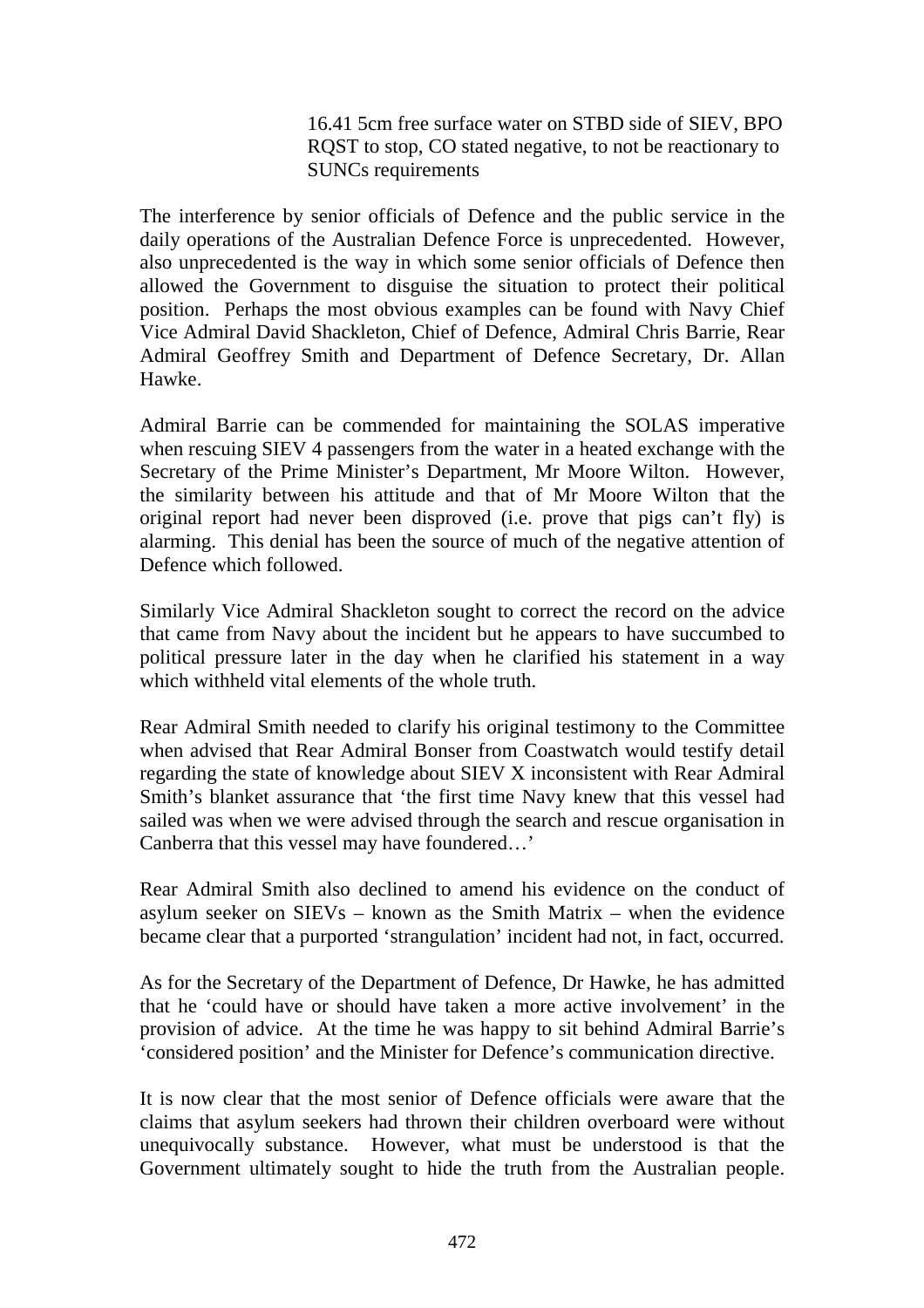The likely reality is that on the dawn of a federal election the Coalition government did not want to know the truth. The Coalition Government clearly manipulated the circumstances of people seeking asylum in Australia for electoral gain. The Coalition government has sought to justify Australia's involvement in war on the brutal regimes of Afghanistan and now possibly Iraq, however when the people of these very nations have sought asylum from such brutality the Coalition Government has promoted these people as having values inconsistent with Australians and not the sort of people welcome in Australia. The Prime Minister has stated:

"It doesn't speak volumes for some of the people on the vessel – suggestions that children thrown overboard." *(Doorstop Interview, Menai, Sydney, 7 October 2001)*

"I can't comprehend how genuine refugees would throw their children." *(The Age, 9 October 2001*)

"…I don't want in this country people who are prepared, if those reports are true, to throw their children overboard. And that kind of emotional blackmail is very distressing … But we cannot allow ourselves to be intimidated by this." *(Alan Jones, 2UE, 8 October 2001)*

In order to maintain these images, it is clear that Mr Reith manipulated the flow of information. What also needs to be addressed is the Prime Minister's connection to such behaviour.

It is known that on October 7 the Minister for Immigration informed the Prime Minister that he had made a media statement that children had been thrown overboard. Further, it is also known that an 'options paper' prepared by the *People Smuggling Taskforce*, including the statement 'passengers throwing their children into the sea' was presented to the Prime Minister later that evening. However, by October 10 Secretary of Prime Minister and Cabinet, Max Moore-Wilton, and the Prime Ministers International adviser had been provided with further information from the *People Smuggling Taskforce* that included a footnote suggesting that there was

"no indication that children had been thrown o/board. It is possible that this did occur …".

Indeed, talking points forwarded to the Prime Minister's International Adviser for the Prime Ministers use that same day did not include the statement that children were thrown overboard. Simply, the talking points alluded to a possibility that some asylum seekers could have been thrown, or may have jumped, overboard. When pressed for evidence the Prime Minister suggested on radio: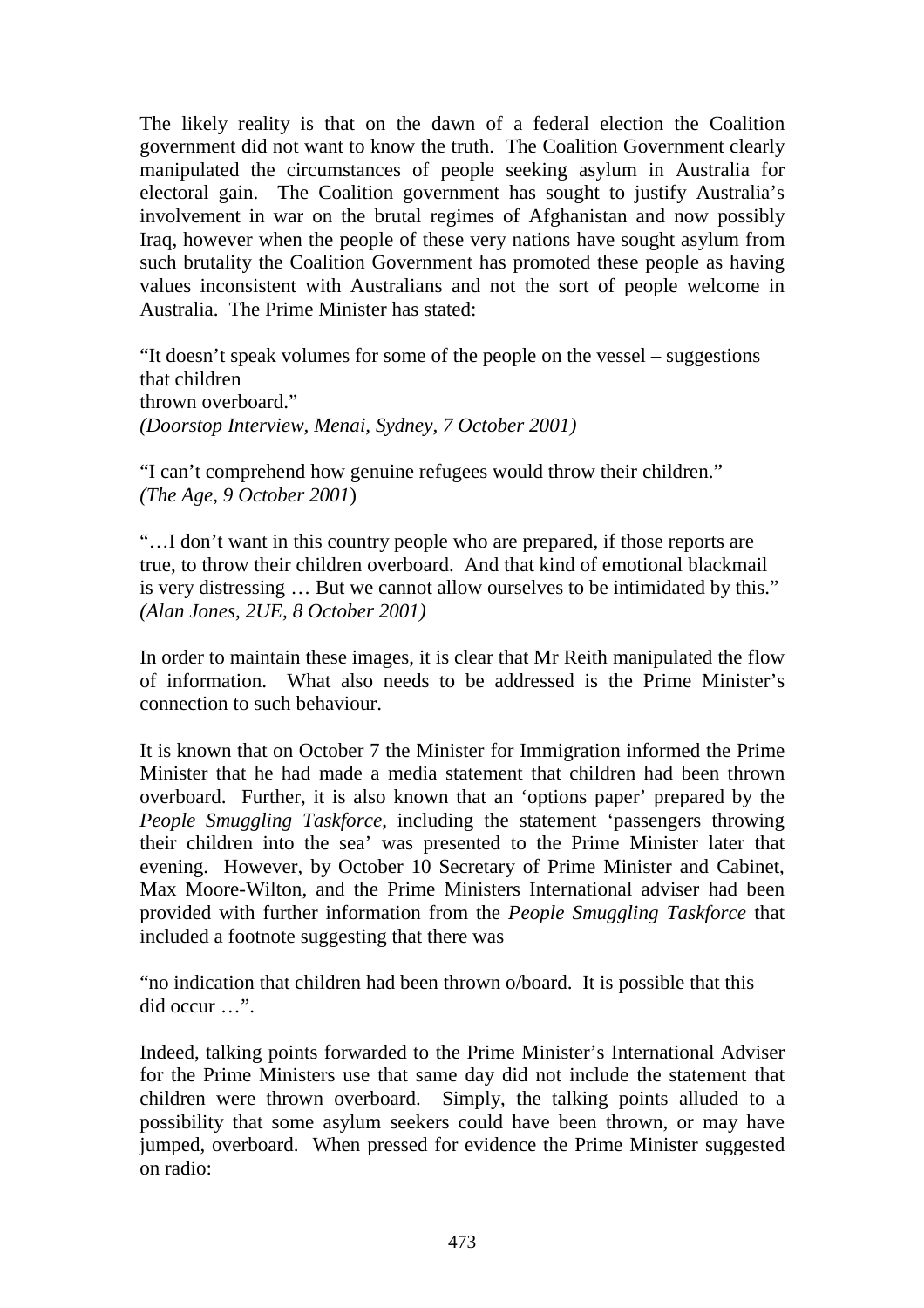"As to the question of evidence … I'll make some inquiries and see what evidence can be made available… I have been provided with no information since then that would cause me to doubt it."

Photographs were quickly produced but just as quickly they were recognised within Defence as being of personnel rescuing asylum seekers off a sinking ship and not of children having been thrown overboard. It is notable that it was not until a month later, only days prior to the Federal election, that the Prime Minister's international adviser attempted to obtain some genuine evidence. Significantly he contacted his own Department whom advised him that there wasn't any. The Prime Minister himself spoke on two occasions to Mr Reith's advisor, Mr Scrafton, on the evening of November  $7<sup>th</sup>$  about the video. The supposed video evidence was known at this stage to be inconclusive but in the absence of any other corroborating material the Government sought to release the videos in time for the midday news on November 8. That same day the Prime Minister appeared at the National Press Club again reiterating his position:

"I don't regret saying, I should go back and have a look at exactly what was said, but I don't regret ever saying that people who throw their children overboard are not welcome in Australia … Well in my mind there is no uncertainty …".

He also relied upon the ANO report, which Mr Jordana knew may have been based solely on press reports of statements by Ministers.

By November 12, two days after the Federal Coalition Government was returned to office, it became evident that the only basis for the claim that children were thrown overboard was ministerial statements.

What is further disturbing is that when the Senate decided to conduct an inquiry into the affair the Prime Minister, despite initially declaring that he would cooperate, refused to support the parliamentary process and indeed inhibited its effective implementation. This is evident in the fact that the Prime Minister explicitly stated that only MOPS staff would be banned from the inquiry yet as it transpired key witness such as Rear Admiral Gates were not allowed to testify.

Another concern is pressure exerted on some witnesses not to be forthcoming. The Assistant Secretary of the Prime Minister's Department social policy branch, Jennifer Bryant, was pressured whilst giving evidence by the Prime Minister as well as the Prime Ministers International adviser and Secretary of PM & C. Jennifer Bryant conceded that in an 'accidental' meeting in the Prime Ministers office she was given an 'impression' that she should be (in her own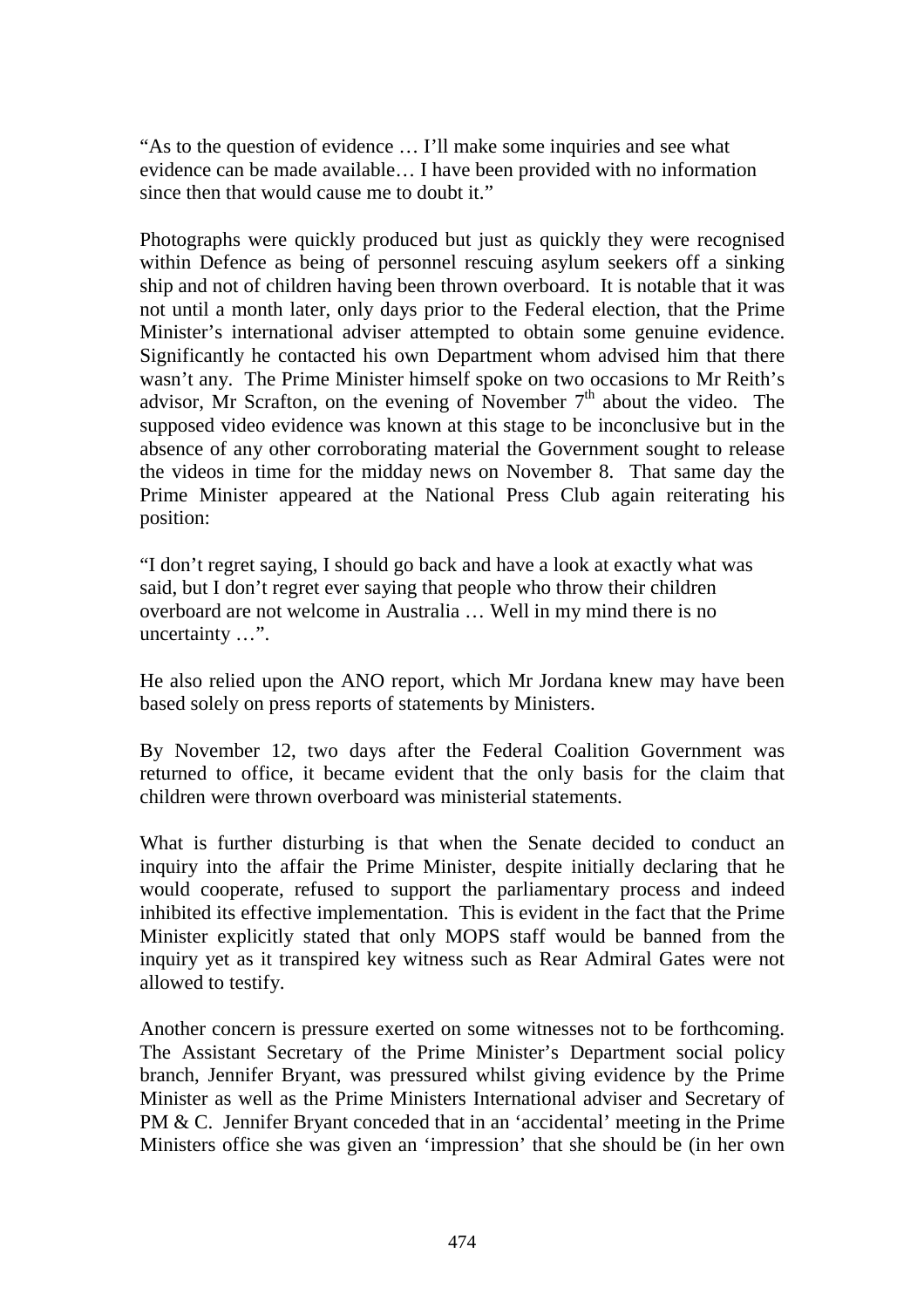words) "the flatter the better" in her evidence to the Senate (*Transcript of Evidence*, CMI 1271).

Commander Stefan King also reflected on the culture in PM&C. In his submission to the Senate Privileges Committee investigation into possible improper interference, he comments:

"…it has been my perception, from a series of actions and inactions by PM&C that the Department preferred that my evidence not come before the Senate Select Committee and that perhaps agreements or 'understandings' may have been formed to contribute to that outcome. This perception is directed more broadly to the Department at large, and not to a particular individual, including Dr Hammer, as I have accepted his public assurances to me."

The Prime Minister has also attempted to disguise the Government's inadequate response to SIEV X behind claims that there was a concerted campaign to 'denigrate and besmirch the reputation of the Royal Australian Navy' and this tactic is also concerning.

However, it has been established that the operational personnel of the Royal Australian Navy carried out their duty with absolute integrity. What remains unclear is exactly where and how the vessel came to sink and how hundreds of innocent people came to drown in the ocean. Disappointingly the inquiry was not able to produce any certain answers. SIEV X had been known to Australian intelligence. It was known to have left Indonesia bound for Australia with an estimated time of arrival. But even in response to the incident, the facts have not been established. However, the inconsistencies in the Prime Minister's commentary about SIEV X indicate that there is a greater story regarding SIEV X and the Prime Minister is refusing to tell the story to either the parliament or the public. Such inconsistencies and evasion are evident in the following extract from a Prime Ministerial media interview.

# JOURNALIST:

Are you now able to advise where you got the information on or before the 23rd of October that SIEV-X sank in Indonesian waters?

# PRIME MINISTER:

I haven't got anything to add to what I've said.

# JOURNALIST:

But you recall that I asked you this question last week and you said that you'd have to check.

# PRIME MINISTER: